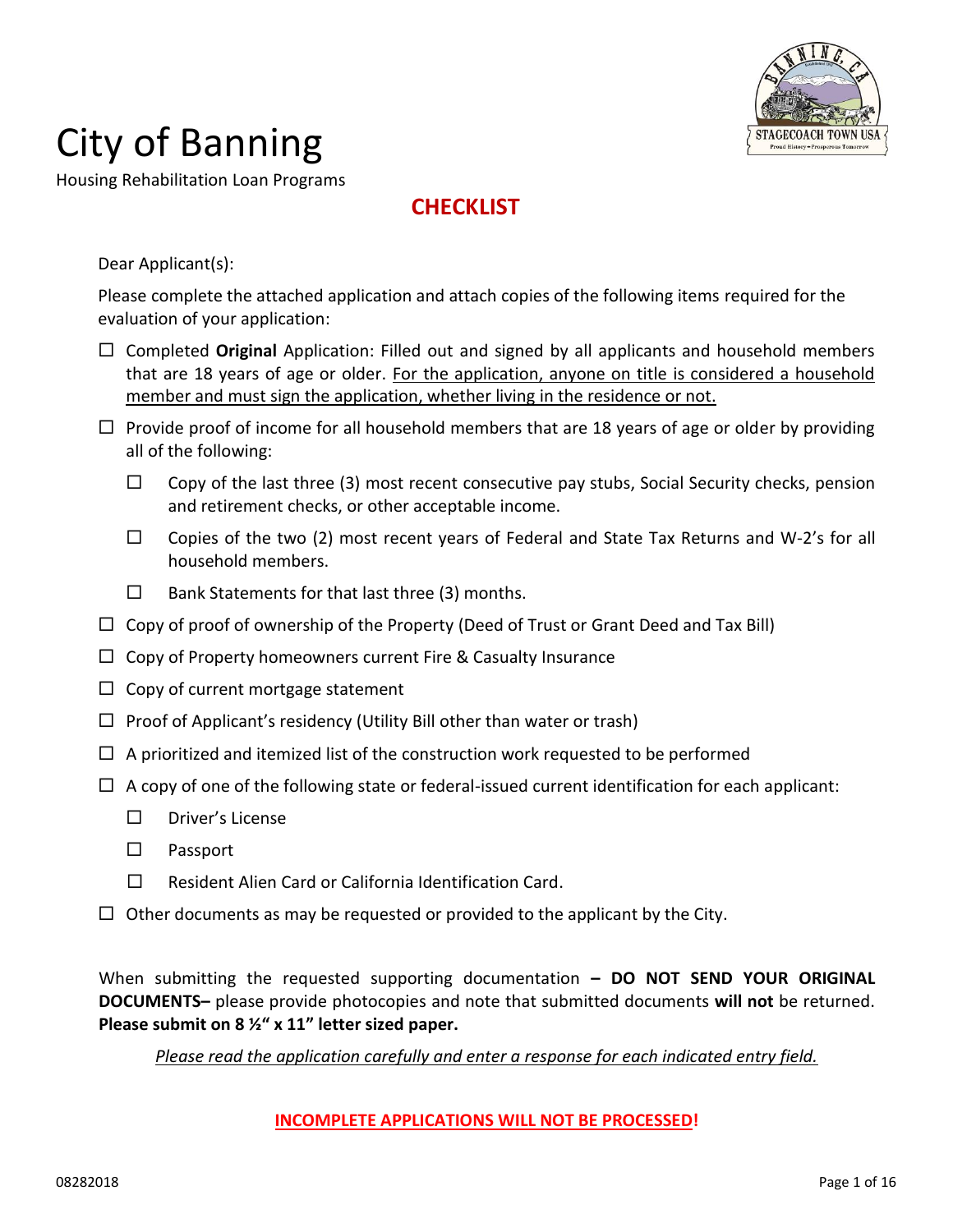

Housing Rehabilitation Loan Programs

Please read the application carefully and enter a response for each individual entry field. Where items are nonapplicable, enter none or "n/a." Where insufficient space is supplied, attach additional sheets as necessary. Applications must be complete to be considered for program participation.

#### **Please check the program you are interested in applying for:**

Energy Efficiency Rehabilitation Program (EERP): \$2,000 Grant or \$5,000 Forgivable Loan Energy Efficiency and Minor Repair Program (EEMRP): Up to \$10,000 Forgivable Loan

| Applicant Name(s)     |                          |
|-----------------------|--------------------------|
| Current Address:      |                          |
| Day Telephone No.     | Evening Telephone No.    |
| <b>Email Address:</b> | Alternate Email Address: |

| <b>APPLICANT</b>                                   |               | <b>CO-APPLICANT</b>                                |               |  |
|----------------------------------------------------|---------------|----------------------------------------------------|---------------|--|
| Name                                               |               | Name                                               |               |  |
| SSN                                                | Date of Birth | SSN                                                | Date of Birth |  |
| <b>Current Employer</b>                            |               | <b>Current Employer</b>                            |               |  |
| <b>Employer Address</b>                            |               | <b>Employer Address</b>                            |               |  |
| <b>Business Phone</b>                              |               | <b>Business Phone</b>                              |               |  |
| Position                                           |               | Position                                           |               |  |
| Length of Time Currently Employed                  |               | Length of Time Currently Employed                  |               |  |
| <b>Current Annual Gross Income from Employment</b> |               | <b>Current Annual Gross Income from Employment</b> |               |  |
| Pay Periods:                                       |               | Pay Periods:                                       |               |  |
| Weekly Bi-Weekly Twice Monthly                     |               | Weekly $\Box$ Bi-Weekly $\Box$ Twice Monthly       |               |  |
| Once Monthly ________ (enter months paid)          |               | Once Monthly <i>(enter months paid)</i>            |               |  |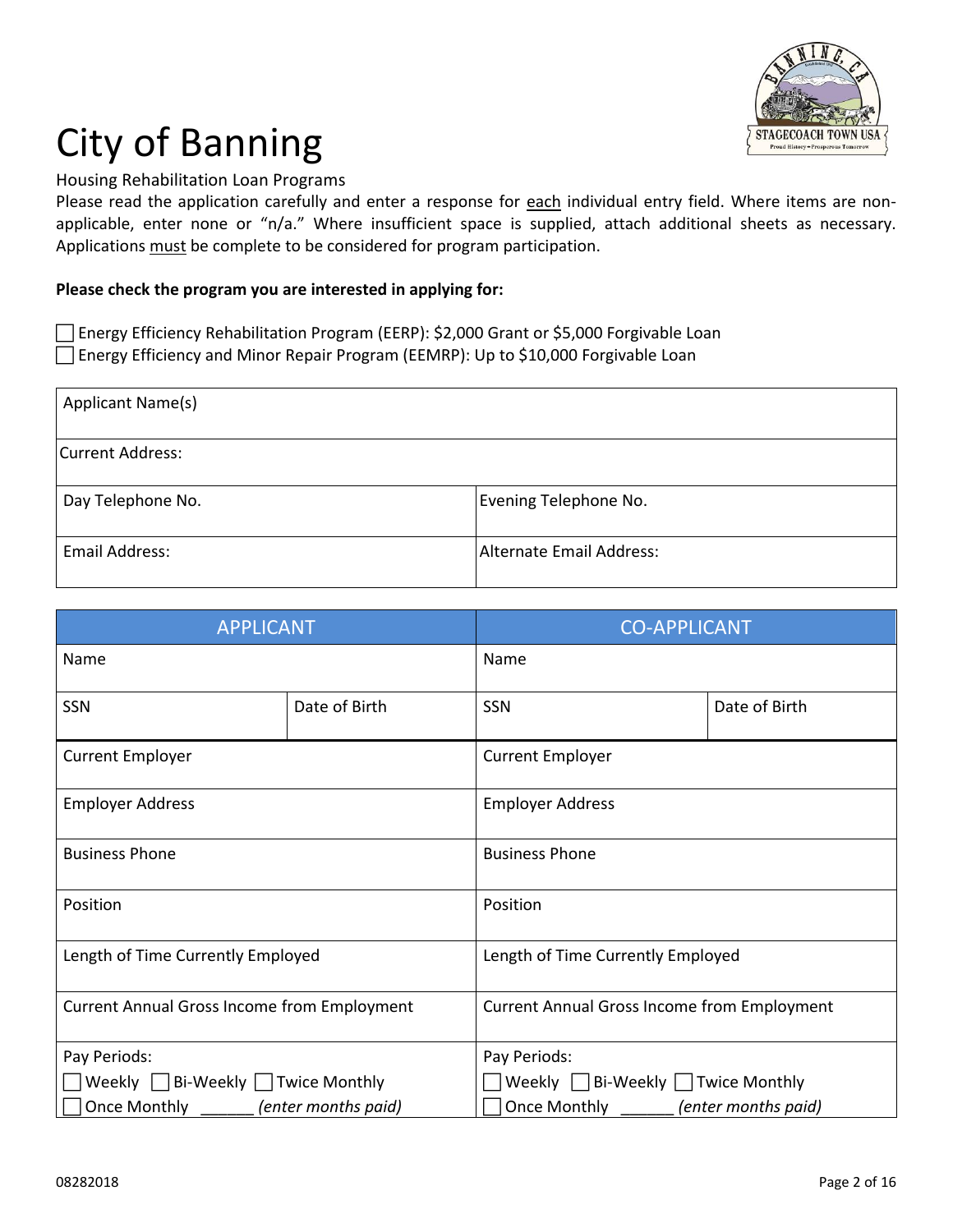

Housing Rehabilitation Loan Programs

### **Additional Income Information:**

All additional sources of Income must be disclosed, whether taxable or not. List Recipient and all additional sources of Income of any person(s) 18 years of age or older residing within the Household.

| Pension/Retirement/Social Security (Specify) | Recipient | Annual Income |
|----------------------------------------------|-----------|---------------|
| Alimony/Child Support/Foster Care (Specify)  | Recipient | Annual Income |
| Unemployment/Disability (Specify)            | Recipient | Annual Income |
| Other (Specify)                              | Recipient | Annual Income |
| Other (Specify)                              | Recipient | Annual Income |

#### **Household Information:**

Please enter the requested information for all persons living in the household. \***All persons on title are considered household members for the purpose of determining eligibility and must be included in the chart below. They must also sign the application and submit proof of income.** (If additional space is needed, please attach an additional sheet and clearly label with "Household Information continued").

| List of household members   | Age | <b>Check all that</b><br><b>Apply</b> | <b>Relationship to</b><br><b>Head of Household</b><br>(Spouse, Child, Other,<br>etc.) | <b>Annual Income</b><br><b>Check all that Apply</b><br>(from all sources) |                |
|-----------------------------|-----|---------------------------------------|---------------------------------------------------------------------------------------|---------------------------------------------------------------------------|----------------|
| Head of Household/Applicant |     | <b>Disabled</b>                       |                                                                                       | \$                                                                        |                |
| Name                        |     | $\square$ Senior                      |                                                                                       | $\square$ Employed                                                        | $\Box$ Retired |
|                             |     | $\square$ Female                      |                                                                                       | $\Box$ Unemployed                                                         |                |
| <b>Co-Applicant Name</b>    |     | $\Box$ Disabled                       |                                                                                       | \$                                                                        |                |
|                             |     | $\square$ Senior                      |                                                                                       | $\Box$ Employed                                                           | $\Box$ Retired |
|                             |     |                                       |                                                                                       | $\Box$ Unemployed                                                         |                |
| Name                        |     | <b>Disabled</b>                       |                                                                                       | \$                                                                        |                |
|                             |     | $\Box$ Senior                         |                                                                                       | Employed<br>$\Box$                                                        | $\Box$ Retired |
|                             |     |                                       |                                                                                       | $\Box$ Unemployed                                                         |                |
| Name                        |     | <b>Disabled</b>                       |                                                                                       | \$                                                                        |                |
|                             |     | $\square$ Senior                      |                                                                                       | $\square$ Employed                                                        | $\Box$ Retired |
|                             |     |                                       |                                                                                       | $\Box$ Unemployed                                                         |                |
| Name                        |     | <b>Disabled</b>                       |                                                                                       | \$                                                                        |                |
|                             |     | $\square$ Senior                      |                                                                                       | $\Box$ Employed                                                           | $\Box$ Retired |
|                             |     |                                       |                                                                                       | $\Box$ Unemployed                                                         |                |
| Persons in Household:       |     | Enter Total Annual Household Income:  |                                                                                       |                                                                           |                |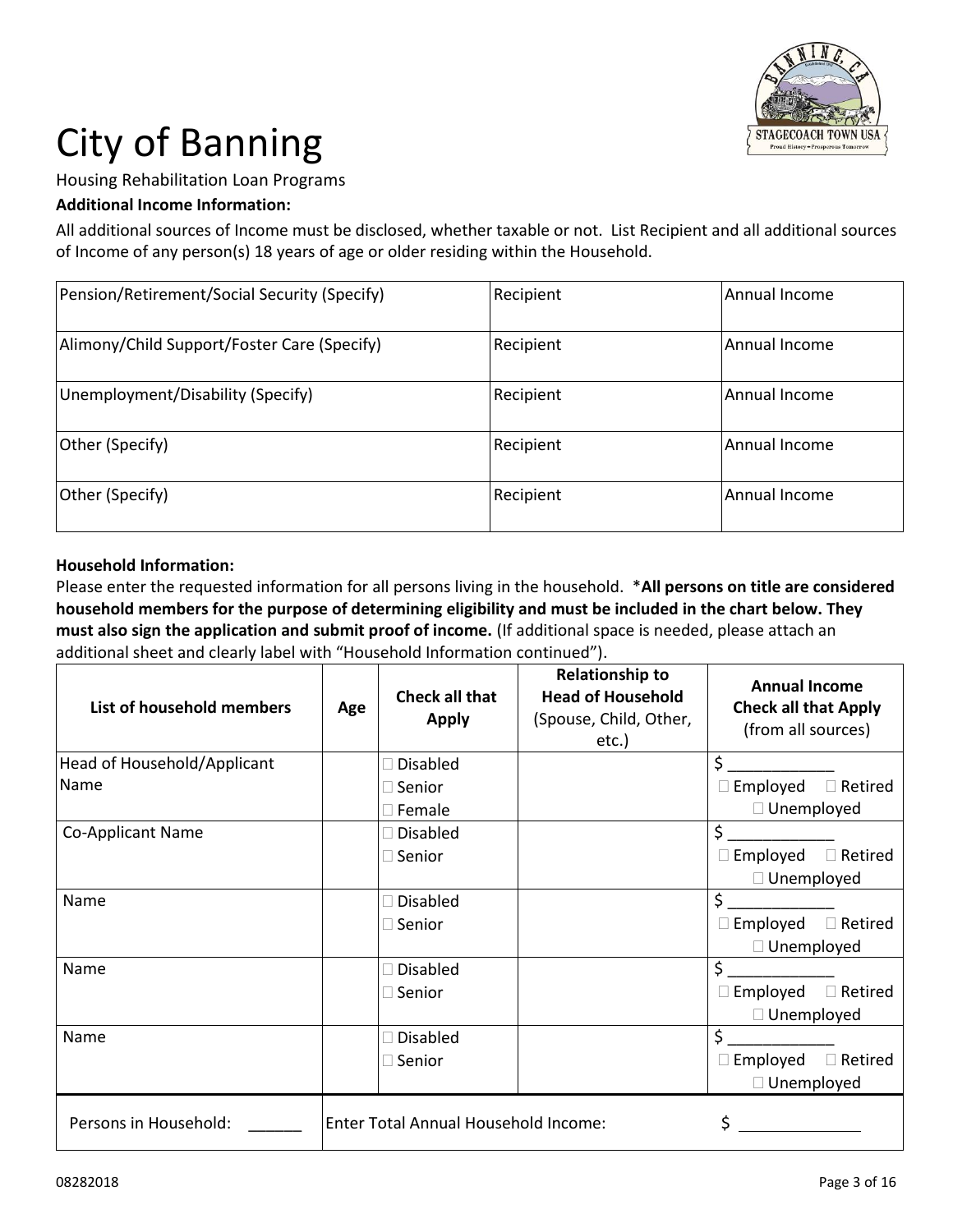

### Housing Rehabilitation Loan Programs

**Financial Information:**

Please list All Applicable Savings and Checking Account Information for Each Account Held. **Must disclose all accounts for all adult household members 18 years and older.** (If additional space is needed, please attach an additional sheet and clearly label with "Financial Information continued").

| Name of Bank/Saving and Loan/Credit Union/Other Financial Institution: | Account Number:      |
|------------------------------------------------------------------------|----------------------|
| Address:                                                               | Savings or Checking: |
| Current Account Balance:                                               |                      |

| Name of Bank/Saving and Loan/Credit Union/Other Financial Institution: | Account Number:      |
|------------------------------------------------------------------------|----------------------|
| Address:                                                               | Savings or Checking: |
| Current Account Balance:                                               |                      |

#### **Assets:**

Please list All Other Asset Accounts and their respective values: *(Cars, trailers, jewelry, etc.) Attach statements*

| <b>Account Category</b>                                             | <b>Recipient</b> | <b>Current Cash Value</b> |
|---------------------------------------------------------------------|------------------|---------------------------|
| Stocks/Bond/Other Investment<br><b>Accounts/Retirement Accounts</b> |                  | \$                        |
| Life Insurance Net Cash Value                                       |                  | \$                        |
| Net Worth of Business                                               |                  | \$                        |
| Other Assets (list) i.e. vehicles                                   |                  | \$                        |
| Other Assets (list)                                                 |                  | \$                        |
| Other Assets (list)                                                 |                  | \$                        |

| Do you currently own, or have an interest in any real estate?                                               | $\Box$ Yes $\Box$ No<br>If YES, you must complete and submit<br>the attached Schedule of Real Estate<br>Owned |
|-------------------------------------------------------------------------------------------------------------|---------------------------------------------------------------------------------------------------------------|
| Have you owned, or had an ownership interest in residential real<br>estate within the last three (3) years? | $\Box$ Yes $\Box$ No                                                                                          |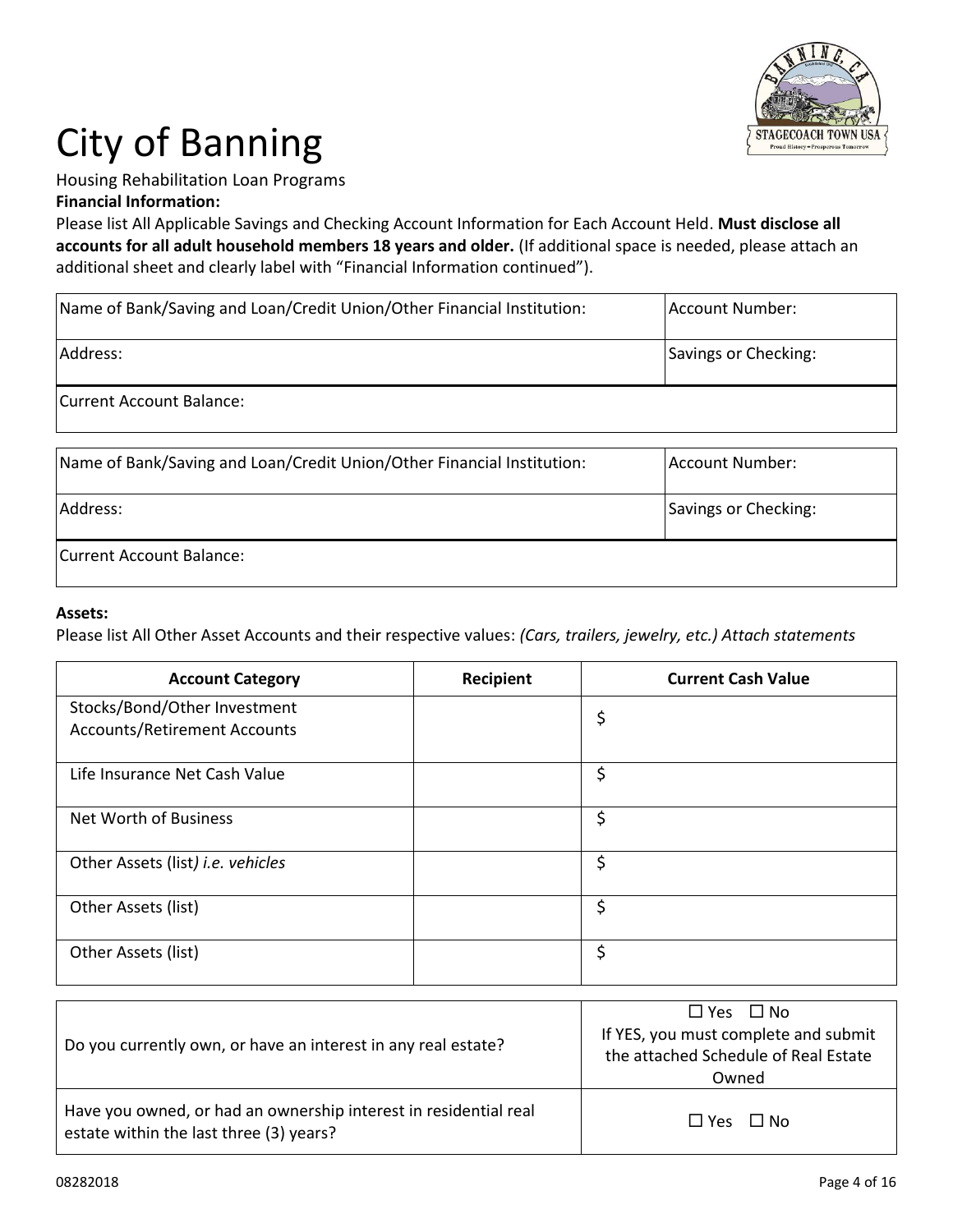

Housing Rehabilitation Loan Programs

**Financial History:**

Please answer all of the following:

|                                                                                                                                                                                                                                                                                                                  | <b>Applicant</b> |           | <b>Co-Applicant</b>  |                |
|------------------------------------------------------------------------------------------------------------------------------------------------------------------------------------------------------------------------------------------------------------------------------------------------------------------|------------------|-----------|----------------------|----------------|
| Do you have any outstanding judgments currently outstanding against you?                                                                                                                                                                                                                                         | $\Box$ Yes       | $\Box$ No | $\Box$ Yes           | $\Box$ No      |
| Have you declared bankruptcy within the last seven years?                                                                                                                                                                                                                                                        | $\Box$ Yes       |           | $\Box$ No $\Box$ Yes | No l<br>$\Box$ |
| Have you has a property foreclosed on, or given a deed-in-lieu in the last 7 years?                                                                                                                                                                                                                              | $\Box$ Yes       | $\Box$ No | $\Box$ Yes           | $\Box$ No      |
| During the preceding 5 years, have you directly or indirectly been obligated on<br>any loan which resulted in foreclosure, transfer of title in lieu of foreclosure or<br>judgment, or which resulted in a loan default (e.g.: mortgages, SBA loans, any<br>financial obligation, bond or loan guaranty, etc.) ? | $\Box$ Yes       | $\Box$ No | $\Box$ Yes           | ⊔ No           |
| Are you presently delinguent or in default on any debt to the Federal<br>Government (e.g.: Federal Guaranteed Student Loan, Public Health Service,<br>$etc.)$ ?                                                                                                                                                  | $\Box$ Yes       | $\Box$ No | $\Box$ Yes           | No.            |

**I/We hereby certify that the aforementioned statements are true. If at any time this information is found to be false or incorrect, and it is then determined that I/We do not qualify for the Housing Rehabilitation Program, I/We understand that I/We am/are liable for all costs incurred through the program.**

| Applicant Signature:                                   | Date: |
|--------------------------------------------------------|-------|
| $\boldsymbol{\mathsf{x}}$                              |       |
| Co-Applicant Signature:                                | Date: |
| $\boldsymbol{\mathsf{x}}$                              |       |
| Household Member Signature (18 years of age or older): | Date: |
| ΙX                                                     |       |
| Household Member Signature (18 years of age or older): | Date: |
| $\boldsymbol{\mathsf{X}}$                              |       |

### **\*\*\* PLEASE REMEMBER TO ATTACH ALL REQUESTED INFORMATION REQUESTED IN THE APPLICATION CHECKLIST. INCOMPLETE APPICATIONS WILL NOT BE PROCESSED. DO NOT SEND ORIGINALS.\*\*\***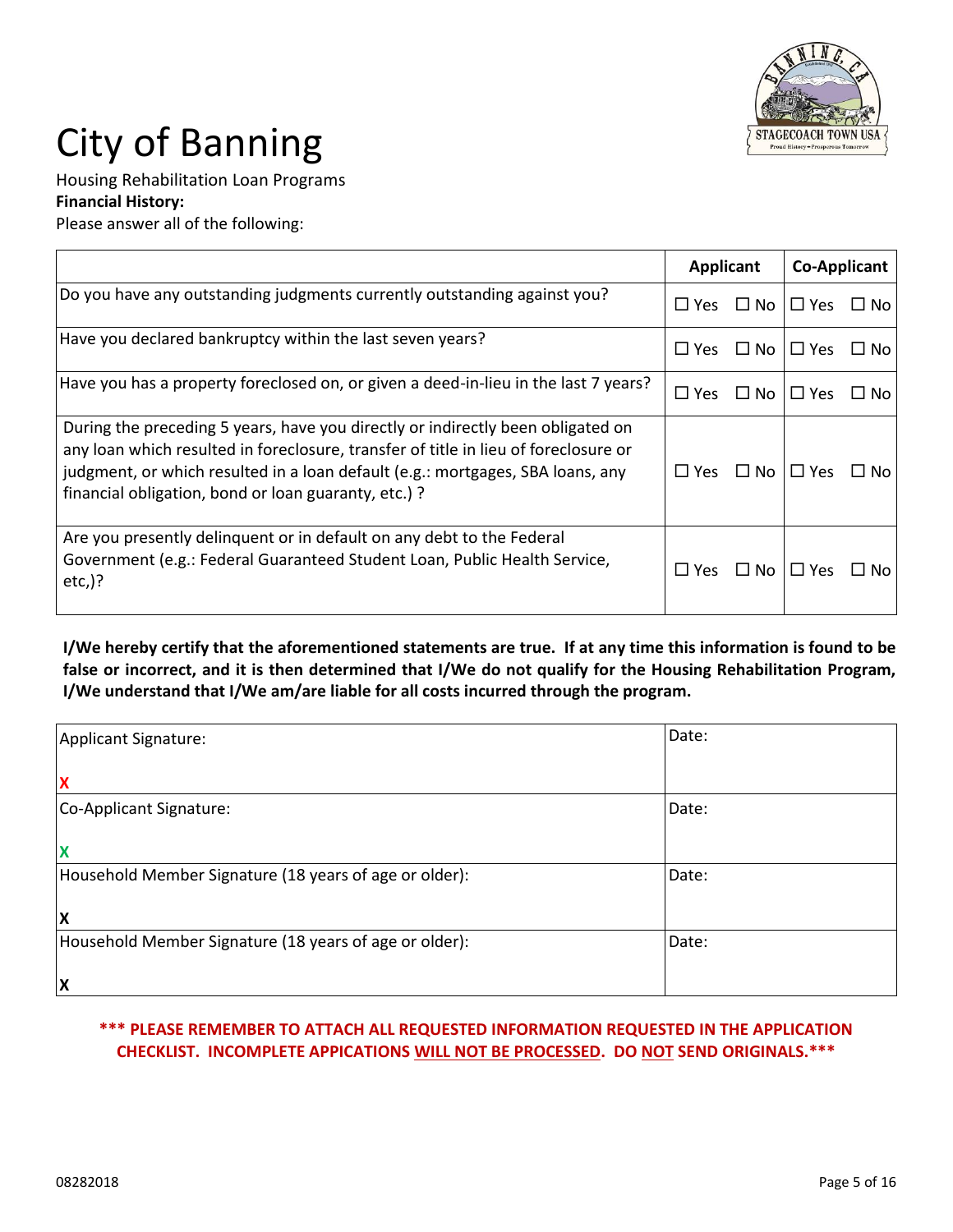

Housing Rehabilitation Loan Programs

#### **CONSENT AND DECLARATION**

I/We, as undersigned, hereby consent to allow authorized representatives of the City of Banning (the "City"), or its designee, to enter my/our single family residence for the purpose of evaluating the housing structure. This evaluation will be performed jointly by the undersigned and the representatives of the City during which photos of the existing conditions will be taken. In addition, by signing below, I/We declare that the information provided herein is true and accurate to the best of my/our belief and knowledge that I/We made no misrepresentations in the application or other documents, nor did I/We omit pertinent information and that I/We under penalty of perjury have received and read the attached Banning Housing Authority funded Energy Efficiency Rehabilitation Program (EERP) and Energy Efficiency and Minor Repair Program (EEMRP) guidelines.

The undersigned certify the following: I/We have applied for the EERP/EEMRP, funded by the Banning Housing Authority. In applying for assistance, I/We completed an application containing information for the purpose of obtaining a grant or forgivable loan. I/We understand and agree that the City cannot ensure that information provided by me/us or on my/our application will be kept confidential notwithstanding that the City intends to maintain my/our application package in a confidential file.

I/We understand and agree that the City reserves the right to change the review process to a full documentation program on a case by case basis. This may include independent verification of the information provided on the application. I/We expressly consent to and authorize City to verify the information on the application and hereby instruct all persons so requested to fully cooperate with City including, but not limited to providing further confirmation or documentation as City may request from time to time.

This application package is an important legal document, and in all respects has been voluntarily and knowingly executed by the Applicant(s). The Applicant(s) hereby acknowledge that he/she/they: (i) have read, in its entirety this application package, including any and all attachments hereto; (ii) understand the respective contents and requirements of each document, (iii) sought legal advice, if desired, concerning the legal effect of this application package and the program; (iv) shall indemnify and hold harmless the City of Banning/Banning Housing Authority, from any claims, actions, suits, or litigation, whether monetary or otherwise, that may be asserted by the Applicant(s) or any third party person, firm, or entity arising from the performance of the City, in considering/approving the application; and (v) without reservation agree to be bound by all the terms, requirements and obligations of this application package and the program.

I/We understand and agree that the City reserves the right to change the requirements of this application and program at any time.

| Applicant Signature:<br>IX                                         | Date: |
|--------------------------------------------------------------------|-------|
| Co-Applicant Signature:                                            | Date: |
| Household Member Signature (18 years of age or older):<br><b>X</b> | Date: |
| Household Member Signature (18 years of age or older):<br><b>X</b> | Date: |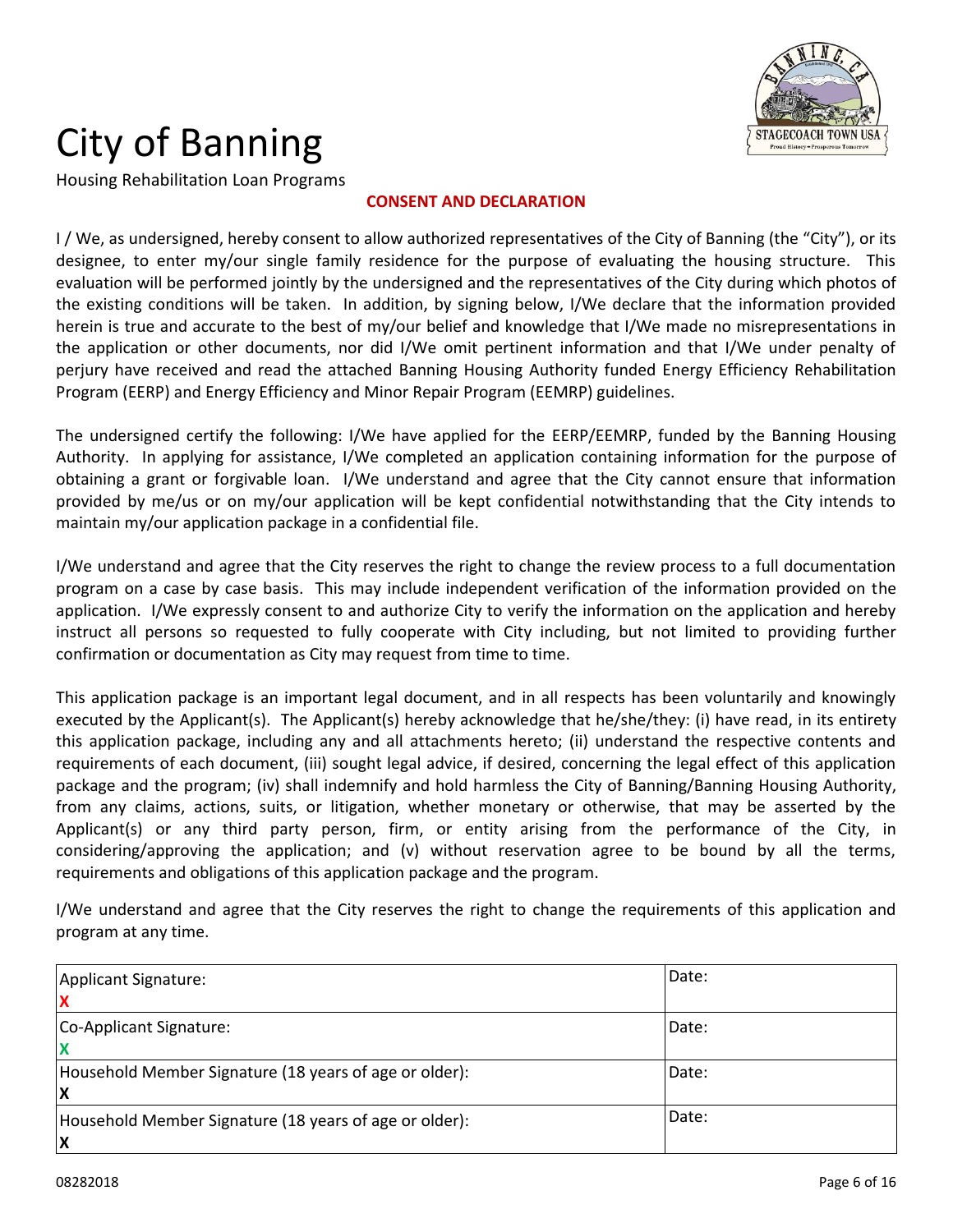

Housing Rehabilitation Loan Programs

### **RELEASE OF INFORMATION**

I/we, the undersigned hereby authorize the City of Banning or any of its designees, to release without liability to the City or its agents and all information, as further described below, they may request.

### **INFORMATION COVERED**

I/we understand that, depending on program policies and requirements, previous or current information regarding my household or me may be needed. Verification and inquiries that may be requested include, but are not limited to:

- Identity and Marital Status **Employment**, Income and Assets
- Medical or Child Care Allowance **Careful Care Allowance Credit and Criminal Activity**
- Residences and Rental Activity
- 

I understand that this authorization cannot be used to obtain any information about me that is not pertinent to my eligibility for and continued participation in the City/BHA Program.

### **GROUPS OR INDIVIDUALS THAT MAY BE ASKED**

The groups or individuals that may be asked to release information (depending on program requirements) include, but are not limited to:

- 
- 
- 
- 
- 
- Veterans Administration and the settlement Systems of the Retirement Systems
- 
- Previous Landlords **Calculation Calculation Contract Calculation Calculation Contract Calculation Calculation Calculation Calculation Calculation Calculation Calculation Calculation Calculation Calcul**
- Court and Post Offices **State Unemployment Agencies** State Unemployment Agencies
	- School and Colleges **School and Colleges School and Colleges School and Colleges School and Colleges School and Colleges School and Colleges School and Colleges School and Colleges School and Colleges Sch**
- Law Enforcement Agencies **Medical and Child Care Providers Medical and Child Care Providers** 
	- Support and Alimony Providers **Banks** and other Financial Institutions
		-
- Utility Companies Credit Providers and Credit Bureaus

#### **CONDITIONS**

I/we agree that a photocopy of this authorization may be used for the purposes stated above. The original of this authorization is on file with the City will stay in effect for a year and one month from the date signed. I/we understand I/we have a right to review my/our file and correct and information that I/we can PROVE to be incorrect.

| Signature (Head of Household/Applicant) | <b>Print Name</b> | Date         |  |  |
|-----------------------------------------|-------------------|--------------|--|--|
| X                                       |                   |              |  |  |
| Signature (Spouse/Co-Applicant)         | <b>Print Name</b> | Date         |  |  |
| Χ                                       |                   |              |  |  |
| Signature (Household Member, 18+ years) | <b>Print Name</b> | Date         |  |  |
| X                                       |                   |              |  |  |
| Signature (Household Member, 18+ years) | <b>Print Name</b> | Date         |  |  |
| 08282018                                |                   | Page 7 of 16 |  |  |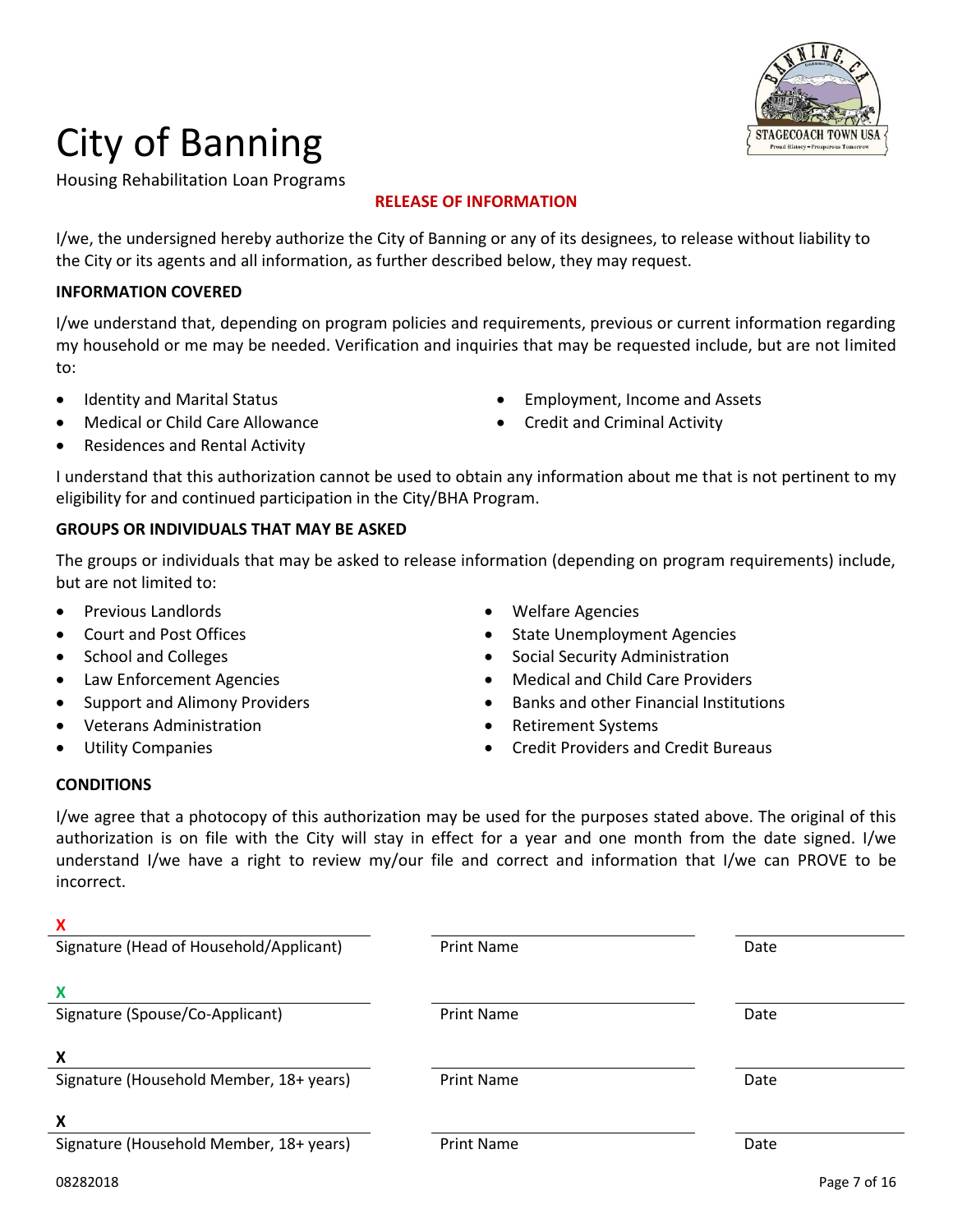

Housing Rehabilitation Loan Programs

#### **STATISTICAL INFORMATION**

The following information will be kept confidential and used only to provide aggregated data for program analysis. The information provided will be separated from your application and maintained separately. Completion of this form will not be used to evaluate your application for participation in this program.

#### **Head of Household Racial Background:**

| White                                                | American Indian/Native Alaskan and White |
|------------------------------------------------------|------------------------------------------|
| <b>Black/African America</b>                         | American Indian/Alaskan Native and Black |
| Asian                                                | Asian and White                          |
| American Indian/Alaska Native                        | <b>Black and White</b>                   |
| Native Hawaiian/Pacific Islander                     | <b>Other Multi-Racial</b>                |
|                                                      |                                          |
| Hispanic/Latino Ethnicity? Yes<br>$\vert$ $\vert$ No |                                          |
| Yes, Mexican/Chicano                                 | Yes, Cuban                               |
| $\Box$ Yes, Puerto Rican                             | Yes, Other Hispanic/Latino               |
| Age of Head of Household:                            |                                          |
| $\Box$ 18-24                                         | 45-54                                    |
| 25-34                                                | 55-64                                    |
| ີ 35-44                                              | 65 & older                               |
| <b>Check All that Apply:</b>                         |                                          |
| Disabled                                             | Senior                                   |
|                                                      |                                          |
| <b>Head of Household:</b>                            |                                          |
| ∏Male                                                | Female                                   |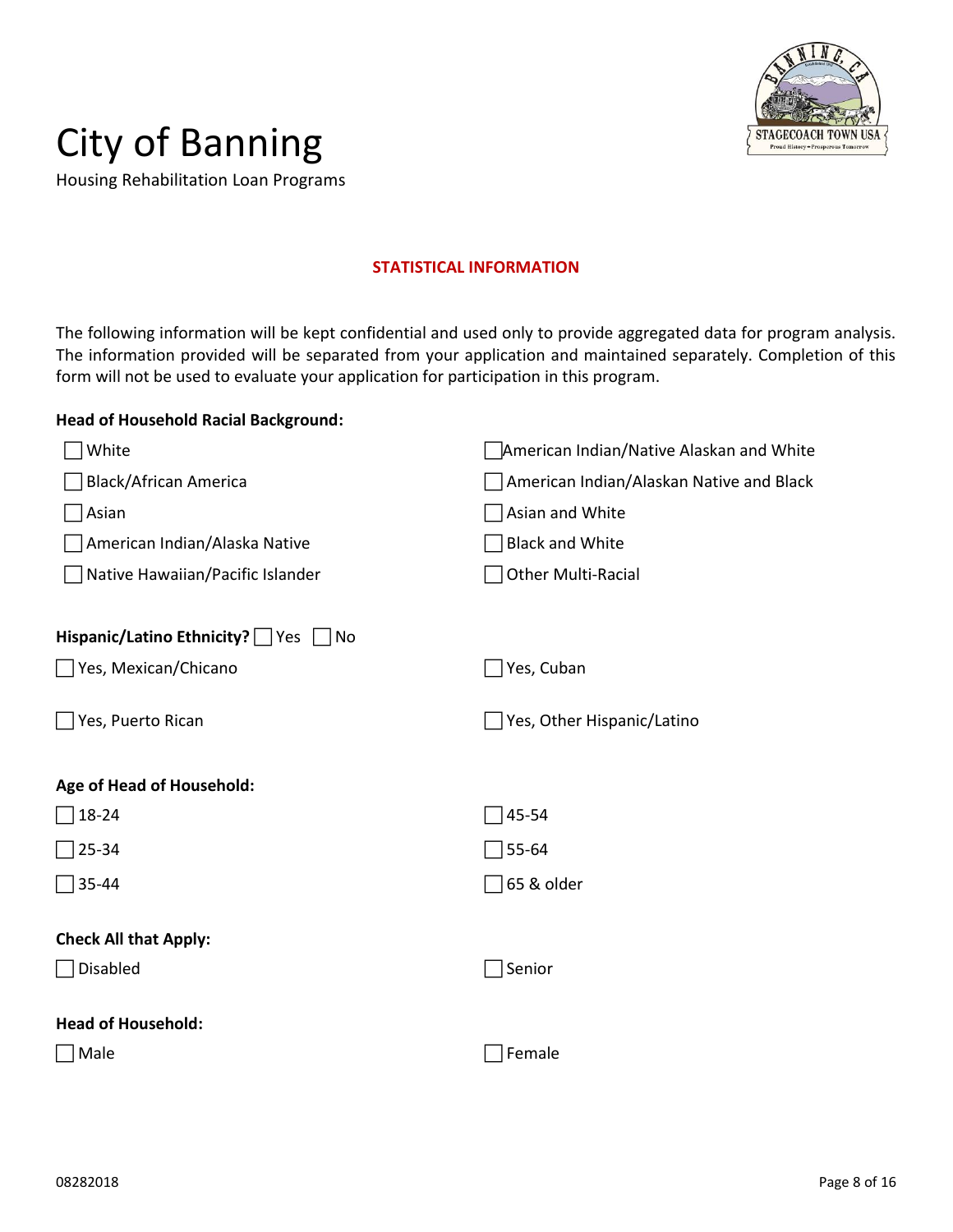

Housing Rehabilitation Loan Programs

#### **REHABILITATION REPAIRS**

Briefly describe your rehabilitation needs for the housing rehabilitation programs subject to evaluation by representatives of the City of Banning (the "City") or its designee.

\*Any non-conforming structures will need to be addressed by the owner as part of the rehabilitation project or on their own, prior to any City rehabilitation being completed.

#### **EXTERIOR ITEMS:**

#### **INTERIOR ITEMS:**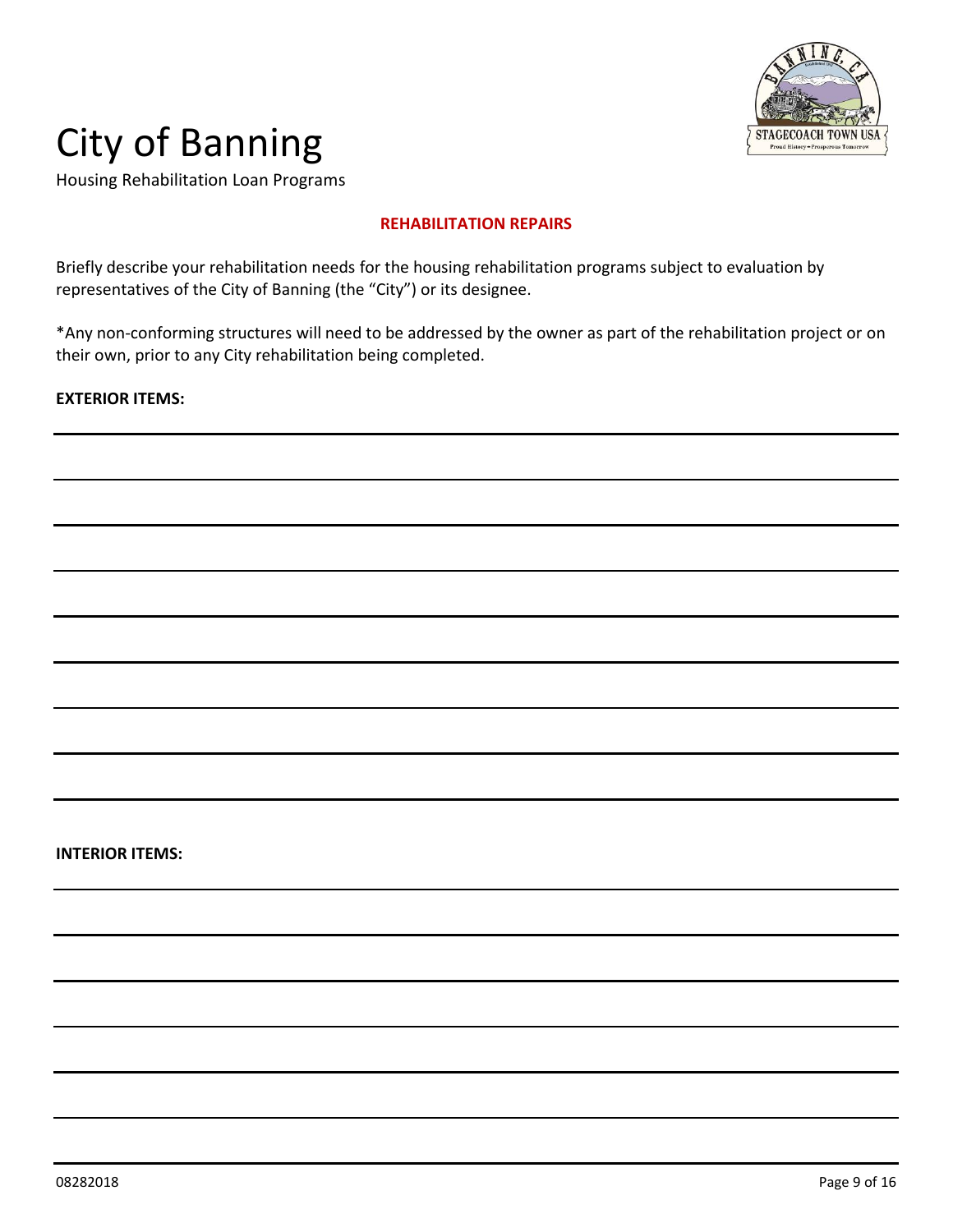

Housing Rehabilitation Loan Programs

### **ENERGY EFFICIENT ELIGIBLE REHABILITATION REPAIRS**

Repairs that may be **eligible** through the Energy Efficiency Rehabilitation or Energy Efficiency Minor Repair Programs are below. Please check all items you would like to be considered for.

- $\Box$  Cost effective energy conservation measures, including refrigerator coil brush, energy monitor, water pipe insulation sizing samples, compact fluorescent bulb and low-flow faucet aerators;
- $\Box$  Cost effective water conservation measures, including kitchen and bathroom aerators, low-flow shower head and a leak detector for the toilet;
- $\Box$  Residential energy audit to help assess how much energy your home uses and to evaluate what measures are needed to help improve energy efficiency;
- $\Box$  Residential water conservation audit includes indoor and outdoor leak detection and repair or replacement recommendations and water conservation information;
- $\Box$  Energy Star qualified programmable thermostats, where a non-rated thermostat exists;
- $\Box$  Energy efficiency LED or fluorescent lights (only in locations where already existing eg.: recessed ceiling mount can lighting fixtures);
- $\Box$  FAU and HVAC duct repair and sealing;
- $\Box$  Lead-based paint testing, project based remediation, and clearance, when required based on the proposed scope of work;
- $\Box$  High efficiency toilets;
- $\Box$  Caulking around plumbing penetrations, windows and exterior and interior door frames (openings);
- $\Box$  Weather stripping around doors and windows;
- $\Box$  Dual-Flush toilet converters that turns standard toilets into dual flush fixtures with a split handle actuator designed to help reduce water usage;
- $\Box$  Energy Star rated gas (tank or tank-less) water heaters or furnaces;
- $\Box$  Any items determined eligible by the City in conformance with funding requirements.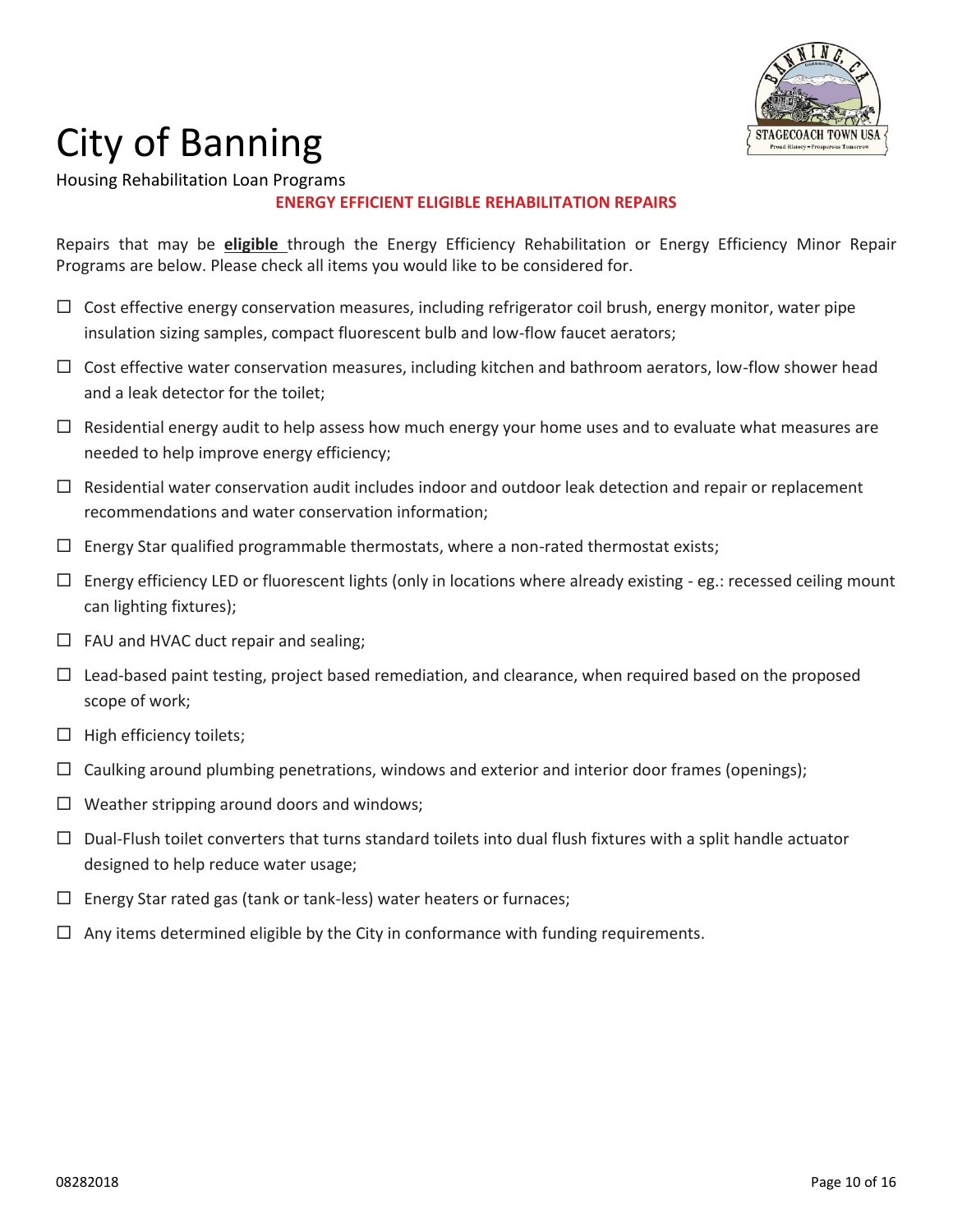

Housing Rehabilitation Loan Programs

|                                                                     | Monthly<br>Income                                              |  |  |  |               |  |
|---------------------------------------------------------------------|----------------------------------------------------------------|--|--|--|---------------|--|
|                                                                     | Other Monthly<br>Operating<br>Expenses                         |  |  |  |               |  |
|                                                                     | Insurance<br>Taxes &                                           |  |  |  |               |  |
|                                                                     | Payments<br>Monthly<br>Loan                                    |  |  |  |               |  |
|                                                                     | Monthly<br>Gross<br>Rents                                      |  |  |  |               |  |
| SCHEDULE OF REAL ESTATE OWNED<br><b>Including Primary Residence</b> | Outstanding<br>Mortgage/<br>Amounts<br>Loan                    |  |  |  |               |  |
|                                                                     | Market<br>Value                                                |  |  |  |               |  |
|                                                                     | Commercial/<br>(Residential/<br>Property<br>Type of<br>Vacant) |  |  |  |               |  |
|                                                                     | Property Address                                               |  |  |  | <b>TOTALS</b> |  |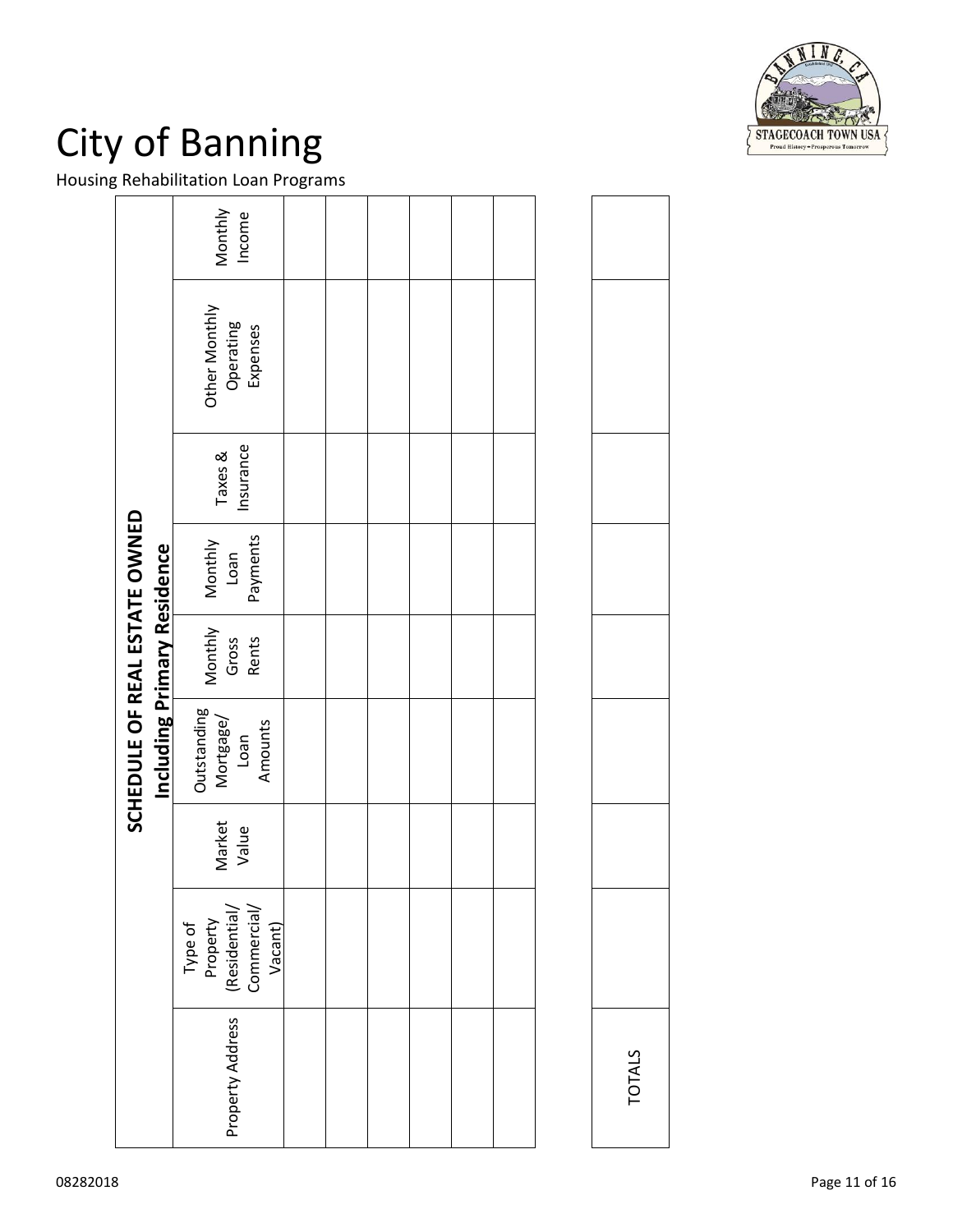

Housing Rehabilitation Loan Programs

### **RIGHT OF ENTRY AGREEMENT**

### **Assessment for Participants in City of Banning Housing Rehabilitation Programs**

This **RIGHT OF ENTRY AGREEMENT** ("Right of Entry Agreement") is made and entered into as of **\_\_\_\_\_\_\_\_\_\_\_\_\_\_\_\_\_\_\_\_\_\_** (Enter Date) by and between the **CITY OF BANNING**, a public body, corporate and politic ("City"), and **\_\_\_\_\_\_\_\_\_\_\_\_\_\_\_\_\_\_\_\_\_\_\_\_\_\_\_\_\_\_\_\_\_\_\_\_\_\_\_\_\_\_\_\_\_\_\_\_** ("Owner/s Name/s") with respect to the following:

### **R E C I T A L S**

- A. The City has established the Housing Rehabilitation Loan Programs ("Housing Program") for the purpose of providing loans to lower-income Banning homeowners and owner of rental property where low-income families live. The Housing Program objective is to provide low-cost financing to households for necessary health and safety-related housing repairs.
- B. Housing Program funds will include Banning Housing Authority (HHA) monies. The Policies and Procedures for the Housing Program establish the criteria and requirements for application, eligibility and selection for a loan, including the discretion of City to deny participation for a loan under the Housing Program.
- C. The Owner has applied to participate in the Housing Program seeking a grant or forgivable loan to rehabilitate their home located at **\_\_\_\_\_\_\_\_\_\_\_\_\_\_\_\_\_\_\_\_\_\_\_\_\_\_\_\_\_\_\_** (Street Address), Banning, California ("Property"). As a part of the evaluation of the Owner's application, evaluation of the financial feasibility of Owner's eligibility to receive a loan of Housing Program funds and to participate in the Housing Program, it is necessary for City and their designated agents/contractors to obtain the Owner's consent to enter upon the Property to inspect the Property.
- D. The purpose of this Right of Entry Agreement is for the Owner to permit the City and their authorized representatives to enter the Property and conduct any inspection or construction work in connection with the rehabilitation of the Property.

**NOW, THEREFORE**, based on the foregoing Recitals, which are a substantive part of this Right of Entry Agreement and for good and valuable consideration, City and Owner hereby agree as follows:

**1. Right of Entry**. Provided that all of the terms and conditions of this Right of Entry Agreement are fully satisfied, Owner hereby grants to City and their authorized representatives the non-exclusive right to enter upon the Property to perform the inspect work on the property in consideration of eligibility for approval of a loan under the Housing Program. If Owner is selected to receive a loan under the Housing Program (as determined in the sole discretion of City,) then Owner also grants to City the non-exclusive right to enter upon the Property to complete the Reduction Work, if any. All use of and entry upon the Property shall be at the sole expense of the City.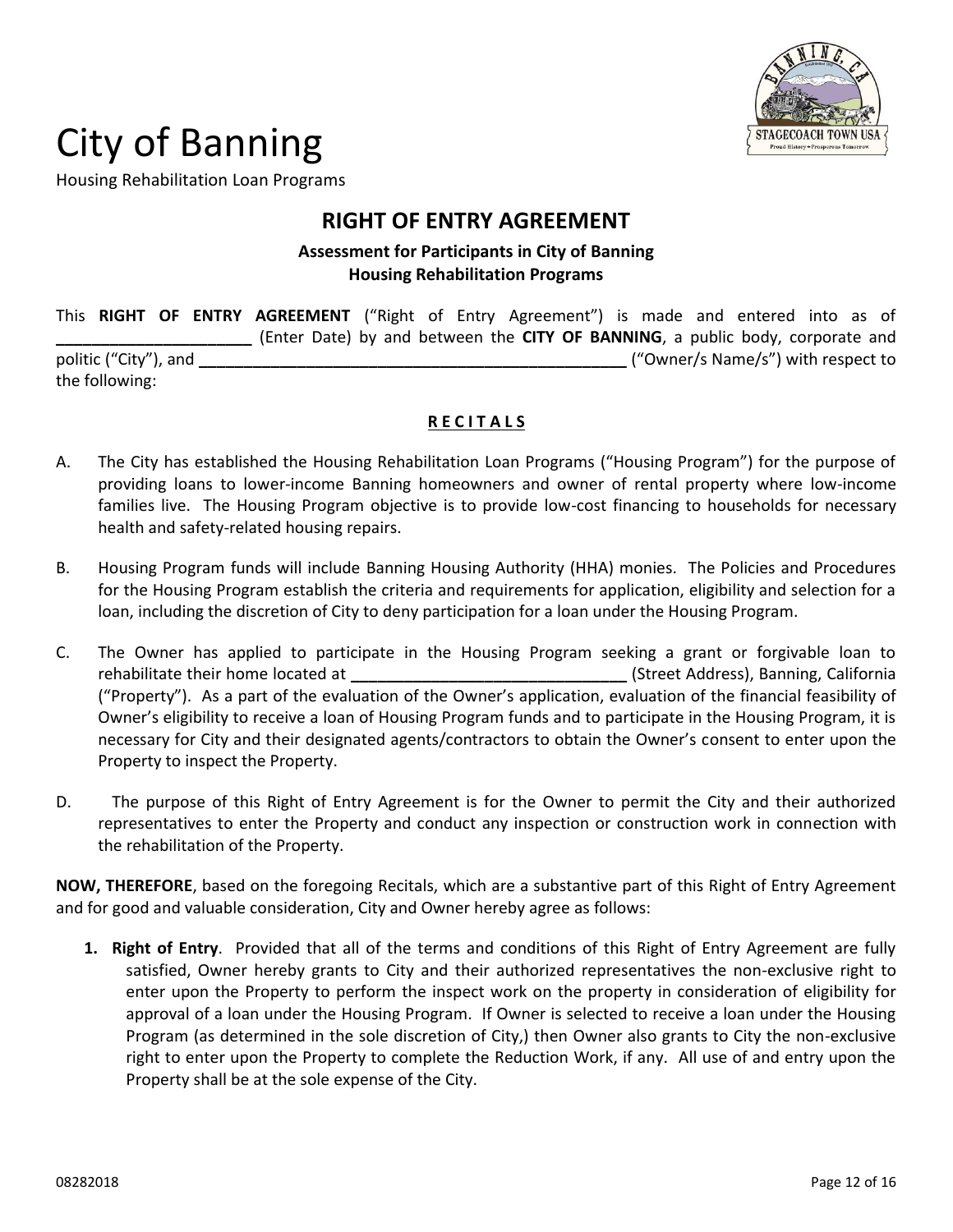

Housing Rehabilitation Loan Programs

- **a. Term of Right of Entry**. This Right of Entry Agreement shall commence on the date this Right of Entry Agreement is executed by the parties and shall automatically terminate and expire upon the completion of the inspection and construction work.
- **b. No Property Rights Granted**. It is expressly understood this Right of Entry Agreement does not in any way whatsoever grant or convey any rights of possession, easement or other interest in the Property to the City.
- **2. Additional Conditions and Representations**. By execution of this Right of Entry Agreement City agree as follows:
	- **a. Compliance with Lead Based Paint Regulations ("LBP Regs") and All Applicable Governmental Requirements**. All acts and work done by City at the Property will be done in a careful and reasonable manner, in accordance with the LBP Regs and all applicable federal, state and local laws.
	- **b. No Mechanics Liens**. City shall not permit or suffer any mechanics', materialmen's or other liens of any kind or nature to be filed or enforced against the Property.
- **3. Indemnity**. Except as to the negligence and/or intentional acts of the Owner and City hereby agree to indemnify and hold harmless Owner from and against any and all damage to property or persons (but not consequential damages) arising from or attributable to conducting the inspection and construction work at the Property pursuant to this Right of Entry Agreement and to pay for or repair such damage.

#### **4. Miscellaneous**.

- **a. Attorneys' Fees**. In the event either party hereto brings an action or proceeding under this Right of Entry Agreement for an alleged breach or default hereof or the work contemplated hereby ("action"), the prevailing party in any such action shall be entitled to an award of reasonable attorneys' fees and costs and expert witness fees, if any, incurred in such action or proceeding, in addition to any other damages or relief awarded.
- **b. Choice of Law Forum**. This Right of Entry Agreement is to be governed by, and construed in accordance with, the laws of the State of California. The Municipal and Superior Courts of the State of California in the County of Riverside shall have jurisdiction of any litigation between the parties arising out of or related to this Right of Entry Agreement.
- **c. Non-Liability of Public Officials**. No officer, employee, member, agent or representative of the City shall be personally liable to Owner or any successor in interest, in the event of any default or breach by the City, or for any amount which may become due to Owner or its successor, or for any breach of any obligation of the terms of this Right of Entry Agreement.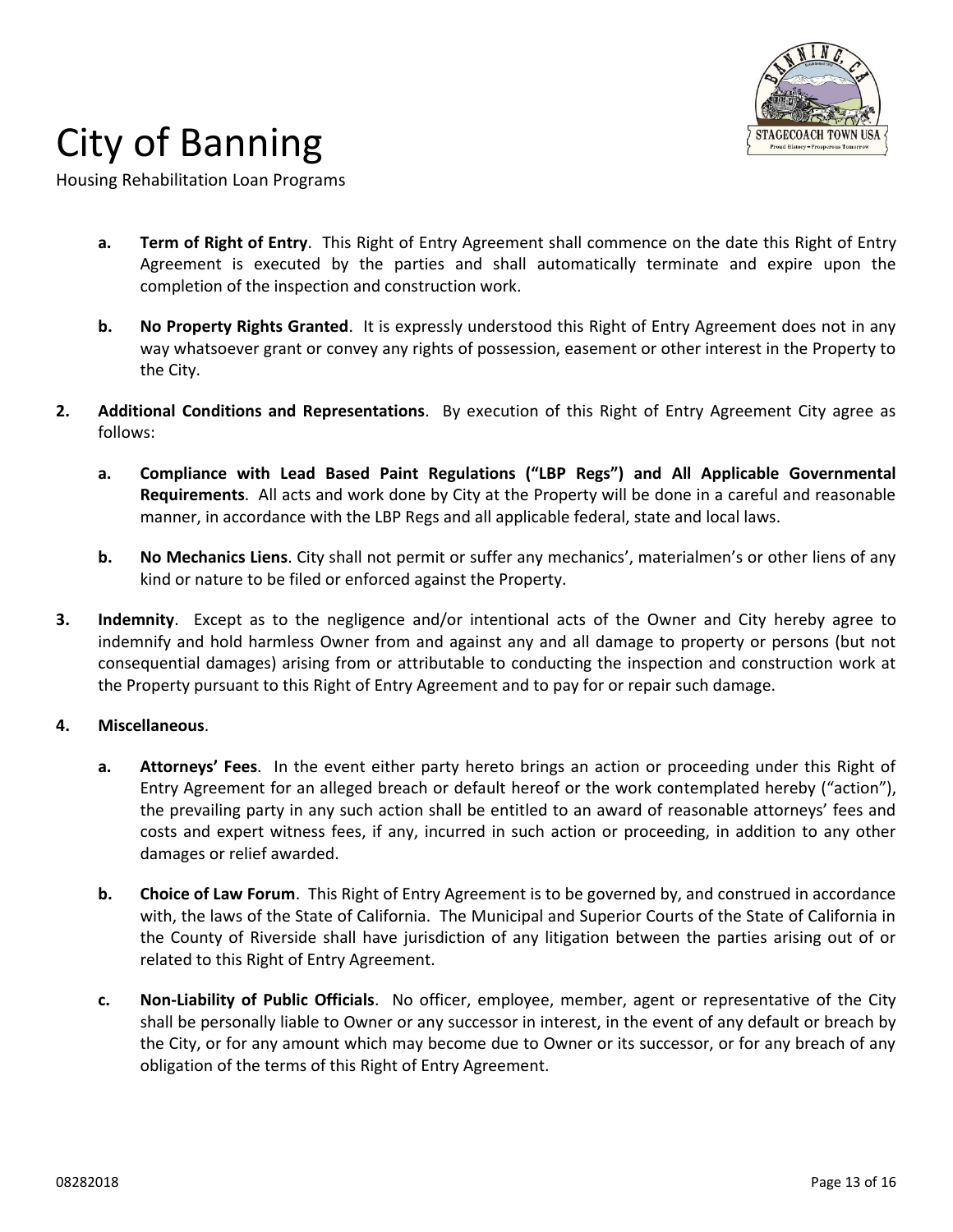

Housing Rehabilitation Loan Programs

**IN WITNESS WHEREOF**, the parties hereto have entered into this Right of Entry Agreement as of the date and year first set forth above.

| <b>OWNER(S)</b>         |  |
|-------------------------|--|
| By:                     |  |
| By:                     |  |
| <b>CITY OF BANNING,</b> |  |

a public body, corporate and politic

| ۰. |  |
|----|--|
|    |  |

Its: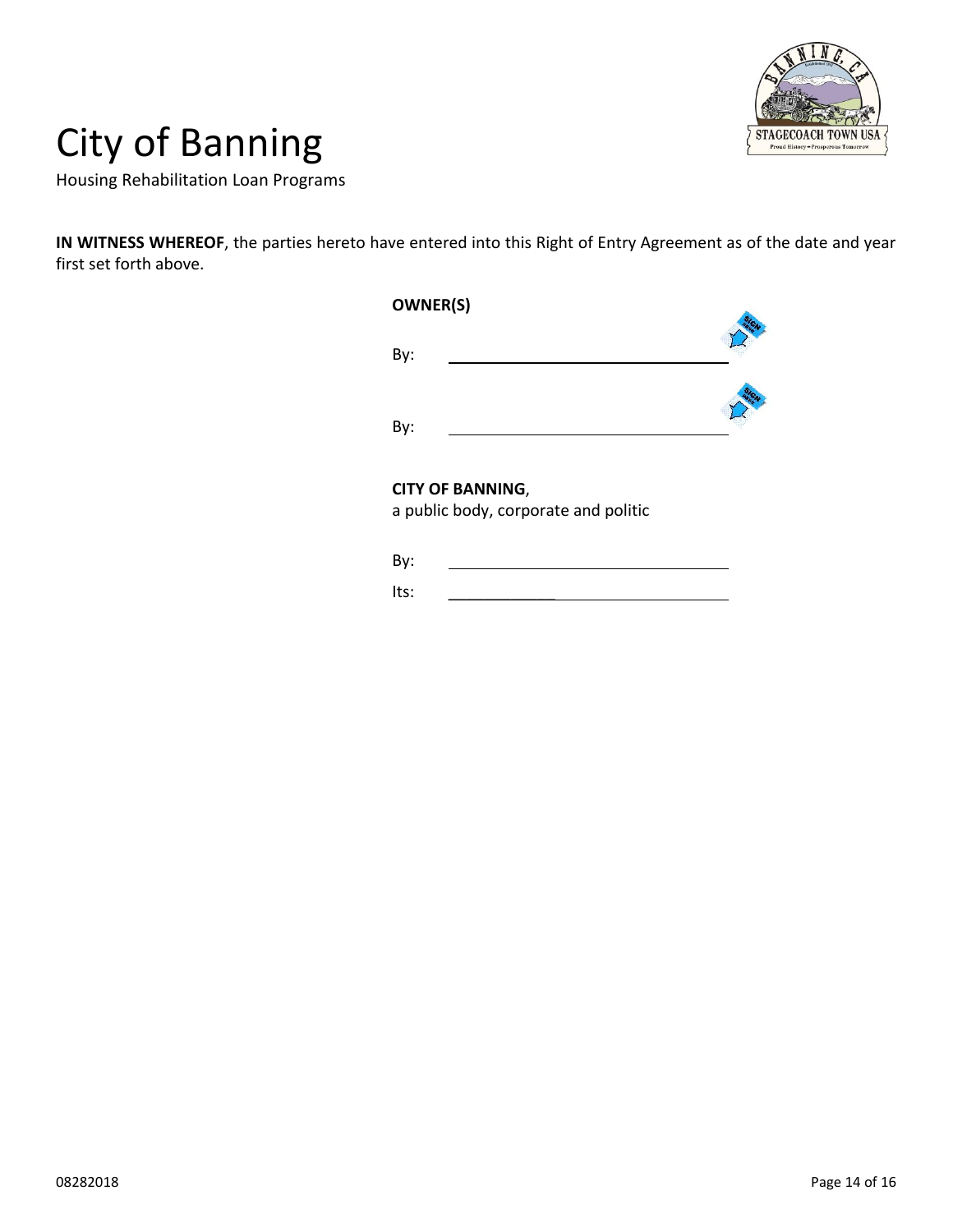

Housing Rehabilitation Loan Programs

### **Confirmation of Receipt of Lead Pamphlet**

*This pamphlet was given as part of your application packet with your guidelines.*

### **Certification:**

I have received a copy of the pamphlet, *"Renovate Right: Important Lead Hazard Information for Families, Child Care Providers and Schools"* informing me of the potential risk of the lead hazard exposure from renovation activity to be performed in my dwelling unit. I received this pamphlet before the work began.

Printed name of Owner Date

Signature of Owner

Printed name of Co-owner **Date** 

Signature of Co-owner